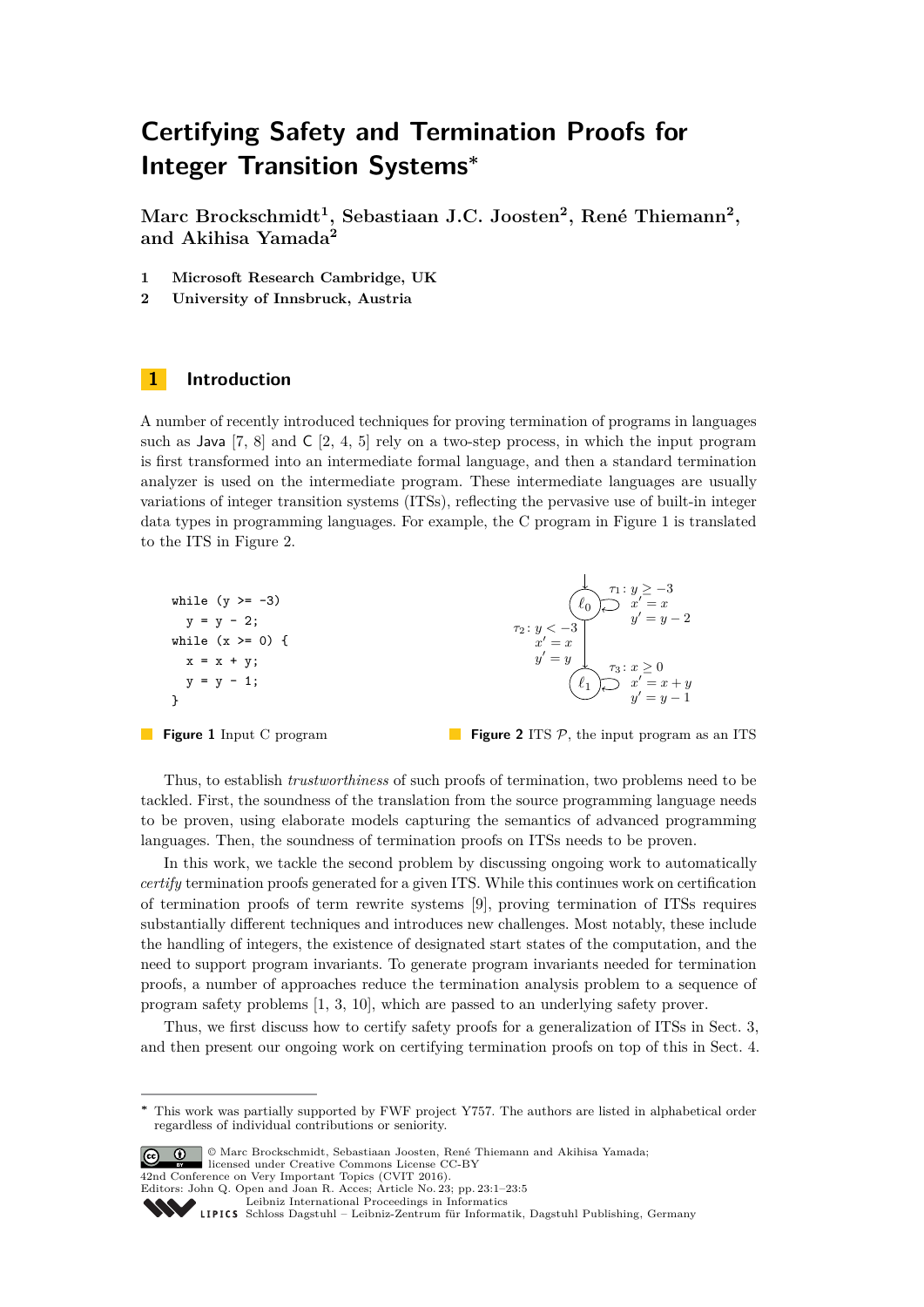#### **23:2 Certifying Safety and Termination Proofs for Integer Transition Systems**

# **2 Logic Transition Systems**

Instead of ITSs, we consider a more general subset of labeled transition systems in which the actions are defined by formulas whose syntax and semantics are specified as follows:

**Definition 1.** A *logic*  $\Lambda$  specifies a typed signature  $\Sigma$  and its interpretation. We denote by  $\Lambda_{\sigma}(V)$  the set of terms of type  $\sigma$  over typed variables from *V*. An *assignment*  $\alpha$  on *V* assigns each variable in *V* a value from the corresponding domain.

Further, we assume a type bool and  $\land$ : bool  $\times$  bool  $\Rightarrow$  bool  $\in \Sigma$ , interpreted as usual. We call a term  $\phi \in \Lambda_{\text{bool}}(V)$  a *formula*, and write  $\alpha \models \phi$  if  $\phi$  is interpreted to true under assignment  $\alpha$ , and  $\phi \models \psi$  to denote semantic entailment.

**Definition 2.** A *logic transition system (LTS)* is a tuple  $(\Lambda, \mathcal{V}, \mathcal{L}, \ell_0, \mathcal{P})$ , where  $\Lambda$  is a logic, V is the set of *program variables*,  $\mathcal{L}$  is the set of *locations*,  $\ell_0 \in \mathcal{L}$  is the *initial location*, and P is the set of transition rules. Here, a *transition rule* is a triple of  $\ell, r \in \mathcal{L}$  and a formula  $\phi \in \Lambda_{\text{bool}}(\mathcal{V} \cup \mathcal{X} \cup \mathcal{V}')$ , written  $\ell \stackrel{\phi}{\to} r$ , where X is a set of auxiliary variables, V' is the set  $\{v' \mid v \in V\}$ , and *v*' is a new variable called *post* variable for *v*.

Concerning notation, we write  $t'$  (resp.  $\phi'$ ) for term  $t$  (resp. formula  $\phi$ ) where all variables *v* are replaced by  $v'$ , and we often just write  $P$  for the whole LTS. Note that an LTS can be seen as a labeled transition system, which is usually abbreviated also to LTS.

A *state* is a pair  $(\ell, \alpha)$  of a location  $\ell \in \mathcal{L}$  and an assignment  $\alpha$  on  $\mathcal{V}$ . Every assignment *α* gives rise to an *initial state* ( $\ell_0, \alpha$ ). There is a *transition step* from  $s = (\ell, \alpha)$  to  $t = (r, \beta)$ , written  $s \to p$  *t*, iff  $\ell \stackrel{\phi}{\to} r \in \mathcal{P}$  and  $\alpha \cup \beta' \cup \gamma \models \phi$ , where  $\beta'$  is the assignment on  $\mathcal{V}'$  defined by  $\beta'(v') = \beta(v)$ , and  $\gamma$  is an arbitrary assignment on the auxiliary variables. If there is a transition sequence  $(\ell_0, \alpha_0) \rightarrow_P \cdots \rightarrow_P (\ell_n, \alpha_n)$ , then the state  $(\ell_n, \alpha_n)$  and the location  $\ell_n$ is said to be *reachable*.

We define ITSs by fixing  $\Lambda$  to the integer arithmetic, i.e., there is a type int whose domain is  $\mathbb{Z}$ , and constants, addition, multiplication, (in)equalities etc. are in the signature.

## <span id="page-1-0"></span>**3 Certifying Safety Proofs**

The safety of a program means that certain "bad" states cannot be reached, and is usually modeled by adding a single error location  $\ell_i \in \mathcal{L}$  that is reached from such bad states. Proving safety then reduces to showing that  $\ell_j$  is not reachable.

Safety provers typically work by finding inductive invariants that show the error location is unreachable, or equivalently, that the invariant 'false' holds for the error location. To find such invariants, safety provers usually transform the transition system. Hence, a certifier has to check the soundness of such transformations, i.e., that every execution in the original system can be simulated in the transformed system, besides the validity of invariants.

Our certifier supports safety proofs as produced by the Impact [\[6\]](#page-4-10) algorithm. Given a LTS P with error location  $\ell_j$ , a safety proof takes the form of a graph G in which nodes  $(\ell, \phi)$  represent all states  $(\ell, \alpha)$  where  $\alpha \models \phi$ .

<span id="page-1-1"></span>**Definition 3.** A graph over nodes from  $\mathcal{L} \times \Lambda_{\text{bool}}(\mathcal{V})$  is a valid *unwinding* for a LTS  $\mathcal{P}$  if

- it contains a node  $(\ell_0, true)$ ;
- every node is categorized as either a *transition node* or a *covered node*;
- for every transition node  $(\ell, \phi)$  and transition rule  $\ell \stackrel{\psi}{\to} r \in \mathcal{P}$  there is an edge  $(\ell, \phi) \longrightarrow$  $(r, \chi)$ , called a *transition edge*, such that  $\phi \wedge \psi \models \chi'$ ;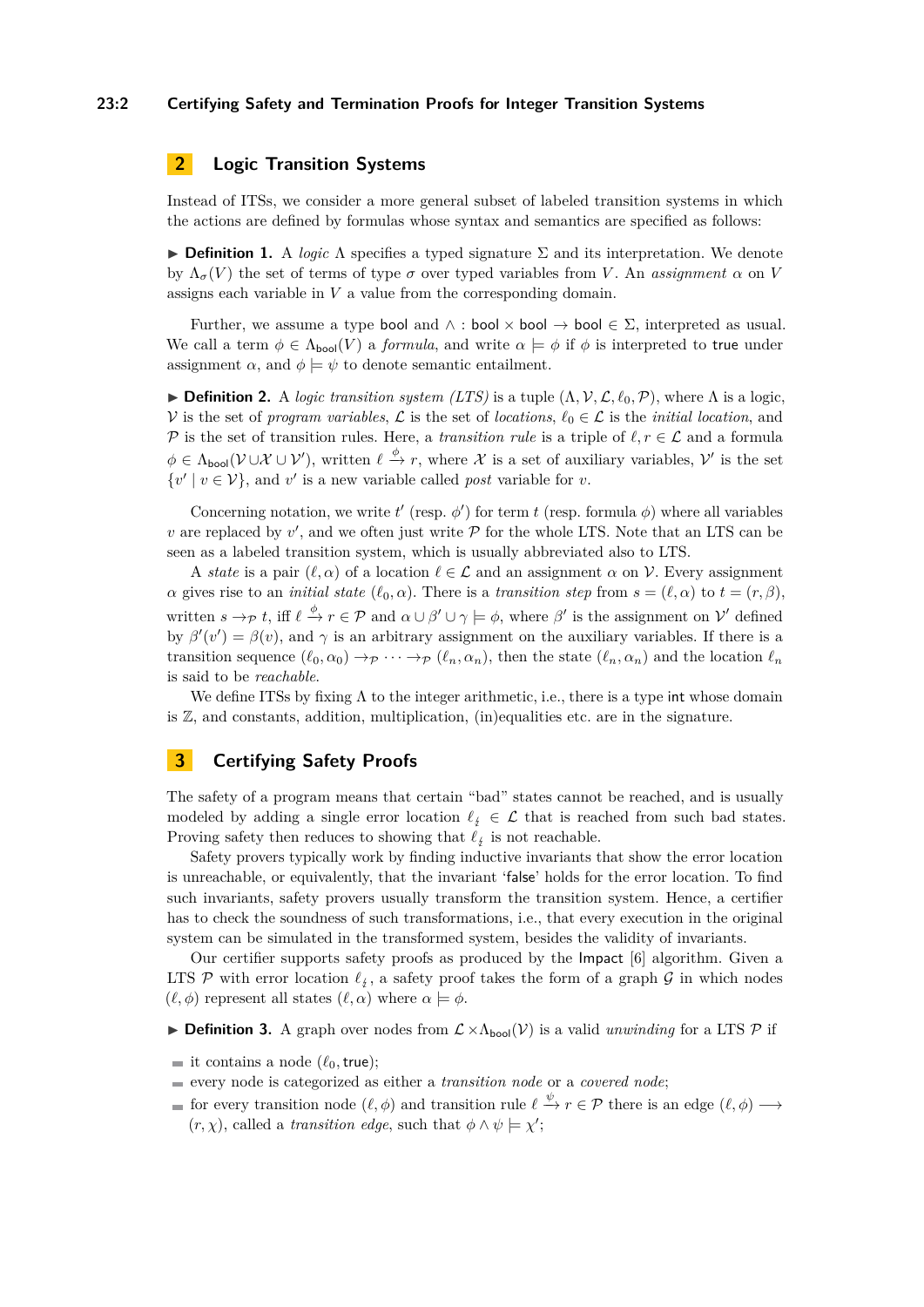#### <span id="page-2-0"></span>**M. Brockschmidt, S. Joosten, R. Thiemann and A. Yamada 23:3**



**Figure 3** LTS  $Q$ , safety ensures  $y < 0$  at  $\ell_1$ 

**Figure 4** Graph G, a valid unwinding of Q

- for every covered node  $(\ell, \phi)$  there is an edge  $(\ell, \phi)$  --+  $(\ell, \chi)$ , called a *cover edge*, such that  $(\ell, \chi)$  is a transition node and  $\phi \models \chi$ ;
- In every node  $(\ell_j, \phi)$  the formula  $\phi$  is unsatisfiable, i.e.,  $\phi \models$  false.

<span id="page-2-2"></span>**Example 4.** Consider again the LTS  $\mathcal{P}$  of Figure [2.](#page-0-0) In order to prove the termination of the second while loop, the invariant  $y < 0$  in location  $\ell_1$  is essential. To verify this invariant, we create a copy of P as Q, which additionally contains a transition  $\ell_1 \xrightarrow{y \geq 0} \ell_i$ , cf. Figure [3.](#page-2-0) Clearly, if  $Q$  is safe, then  $y < 0$  holds at location  $\ell_1$ .

To ensure the safety of  $Q$ , graph  $G$  in Figure [4](#page-2-0) is constructed using the Impact algorithm [\[6\]](#page-4-10). Here, the node  $\ell_1, y < -1$  is a "covered node", whose safety is proven by referring to node  $\ell_1, y < 0$ , which "covers" all described program states. Checking validity demands several entailment checks. For instance, for the edge for transition  $\tau_3$  we need to ensure

$$
\underbrace{y < 0}_{\phi} \wedge \underbrace{x \ge 0 \wedge x' = x + y \wedge y' = y - 1}_{\psi} \models \underbrace{y' < -1}_{x'}.
$$

We have formally proven that the existence of a valid unwinding ensures safety in Isabelle/HOL.

<span id="page-2-1"></span> $\triangleright$  **Theorem 5** (In Isabelle/HOL). If G is a valid unwinding for P, then P is safe.

We model unwindings basically following the original definition [\[6\]](#page-4-10), where nodes and transition edges are specified as a tree, whereas cover edges are given as a separate set. However, this turned out to be unwieldy in the formalization. Our formalization is not restricted to trees (since being a tree or not is irrelevant for soundness), each node has either exactly one cover edge or a list of transition edges, nodes are modeled by some parametric type  $\alpha$ , and the location and the invariant of a node are modeled by a function from  $\alpha$  to  $\mathcal{L} \times \Lambda_{\text{bool}}(\mathcal{V}).$ 

Whereas Theorem [5](#page-2-1) is a statement about the soundness of the technique in [\[6\]](#page-4-10), we also implemented an executable certifier for safety proofs. It demands that  $\mathcal G$  is provided in the certificate and validates the various entailments  $\phi \models \chi$  within Definition [3.](#page-1-1) To this end, the certificate also has to contain hints on how to prove each of the entailments.

Most of the formalization of the certifier is generic, i.e., it is not restricted to *integer* transition systems. However, at the moment we only have a formalized entailment checker for linear integer arithmetic. Hence, we arrive at the following soundness theorem for CeTA's safety certifier.

 $\triangleright$  **Theorem 6** (In Isabelle/HOL). Let P be an LTS over linear integer formulas. If the certifier *accepts a certificate for* P*, then* P *is safe.*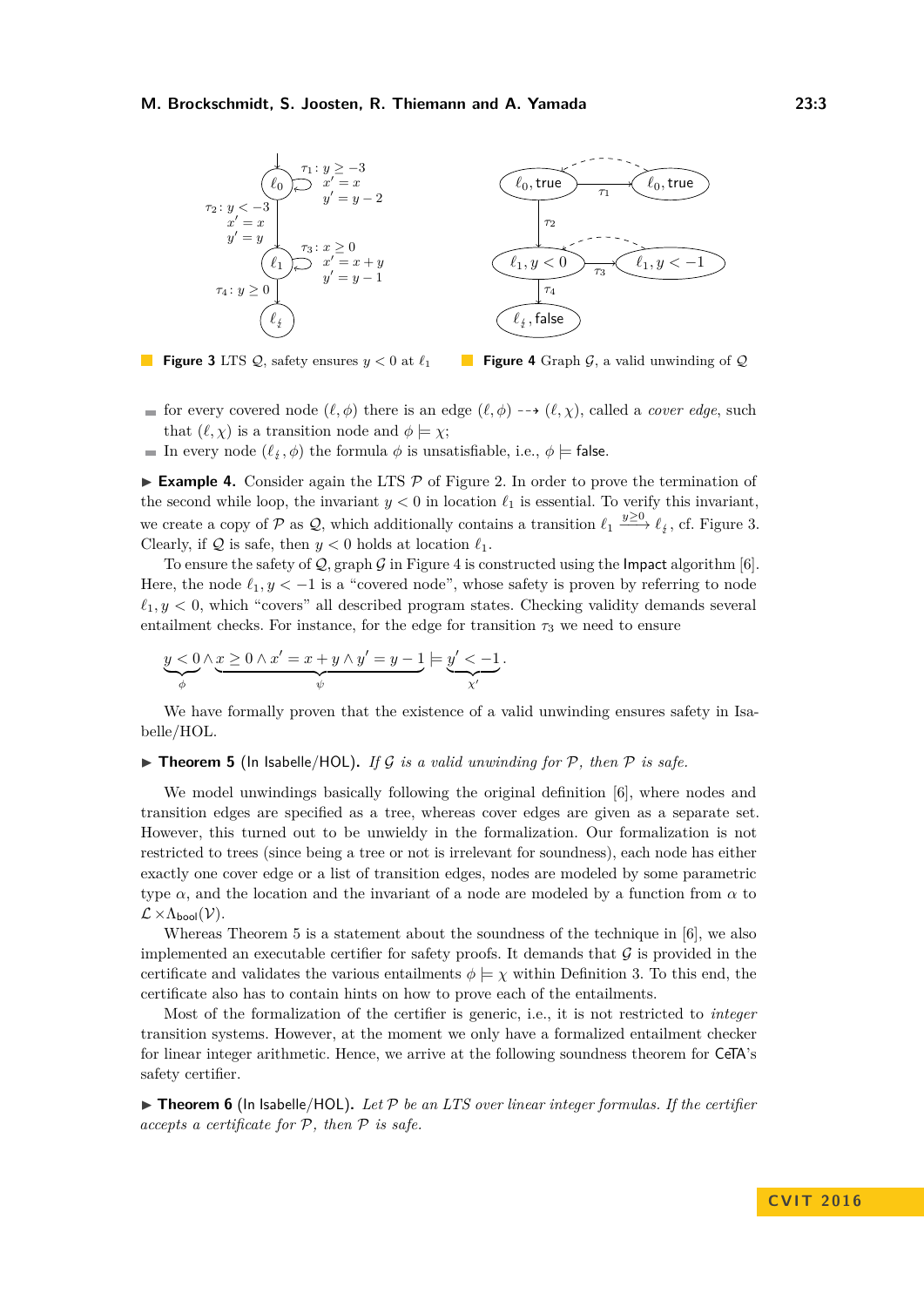### **23:4 Certifying Safety and Termination Proofs for Integer Transition Systems**

Under http://cl-informatik.uibk.ac.at/~thiemann/ceta safety.tgz we provide a version of CeTA for validating safety proofs. The archive also contains a small hand-written safety proof following Figures 1 and 2 of [\[6\]](#page-4-10), as well as an automatically generated safety proof by T2 – similar to Figure [4.](#page-2-0) To this end, we employed the T2 version that is available at <https://github.com/mmjb/T2/tree/cert>.

## <span id="page-3-0"></span>**4 Towards Certifying Termination Proofs**

<span id="page-3-2"></span>**Definition 7.** An LTS  $\mathcal{P}$  is *terminating* if there exist no infinite transition sequence starting from the initial location:  $(\ell_0, \alpha_0) \rightarrow_{\mathcal{P}} (\ell_1, \alpha_1) \rightarrow_{\mathcal{P}} \cdots$ .

The cooperation graph technique [\[1\]](#page-4-6) reduces termination proving to safety checking, and incorporates some insights from termination proving for TRSs, such as deletion of rules in the dependency pair setting.

For certification purpose, it turns out that the full cooperation graph technique need not be formalized; instead, the following notion suffices.

<span id="page-3-1"></span>▶ **Definition 8** (Cooperation Problem). We define a set of fresh locations  $\mathcal{L}^{\sharp} = \{ \ell^{\sharp} \mid \ell \in \mathcal{L} \}$ . A *cooperation problem* Q is an LTS over  $\mathcal{L} \cup \mathcal{L}^{\sharp}$  such that every transition rule in Q is either of form  $\ell \stackrel{\phi}{\to} r, \ell \stackrel{\phi}{\to} r^{\sharp}$ , or  $\ell^{\sharp} \stackrel{\phi}{\to} r^{\sharp}$  for  $\ell, r \in \mathcal{L}$ . We say the cooperation problem is *terminating* if there exists no infinite sequence of form

 $(\ell_0, \alpha_0) \to \mathcal{Q} \cdots \to \mathcal{Q} \ (\ell_n, \alpha_n) \to \mathcal{Q} \ (\ell_n^{\sharp}, \alpha_n) \to \mathcal{Q} \ (\ell_{n+1}^{\sharp}, \alpha_{n+1}) \to \mathcal{Q} \cdots$ 

where each transition rule  $\ell^{\sharp} \stackrel{\phi}{\to} r^{\sharp}$  used after the *n*-th step must be used infinitely often.

- ▶ Theorem 9 (In Isabelle/HOL). Let P be an LTS and Q a cooperation problem such that
- *for each location*  $\ell \in \mathcal{L}$ *, there is a transition rule*  $\ell \stackrel{\phi}{\to} \ell^{\sharp} \in \mathcal{Q}$  where  $\phi$  *is a conjunction of identities*  $x' = x$ *; and*
- *for each transition rule*  $\ell \stackrel{\phi}{\to} r \in \mathcal{P}$ , there exist  $\ell \stackrel{\phi}{\to} r \in \mathcal{Q}$  and  $\ell^{\sharp} \stackrel{\phi}{\to} r^{\sharp} \in \mathcal{Q}$ .

*Then, if* Q *is terminating w.r.t. Definition [8,](#page-3-1) then* P *is terminating w.r.t. Definition [7.](#page-3-2)*

The crucial advantage of considering cooperation problems is that one can remove a transition rule  $\ell^{\sharp} \xrightarrow{\phi} r^{\sharp}$  without affecting termination if the rule cannot be applied infinitely often. This is unsound for original LTSs; consider e.g. a nonterminating LTS consisting of only the two transition rules  $\ell_0 \stackrel{\text{true}}{\longrightarrow} \ell_1$  and  $\ell_1 \stackrel{\text{true}}{\longrightarrow} \ell_1$ . Clearly, the first transition rule can be applied only once. Nevertheless, if one removes it then  $\ell_1$  becomes unreachable, and the resulting LTS is terminating.

We are now able to formalize the main termination procedure for cooperation problems, namely transition rule removal with invariants and rank functions. As a first step we only formalize it with  $\mathbb Z$  as target domain.

<span id="page-3-3"></span>**► Theorem 10** (In Isabelle/HOL). Let P be a cooperation problem over  $\mathcal{L} \cup \mathcal{L}^{\sharp}$ . Let  $I : \mathcal{L}^{\sharp} \to$  $\Lambda_{\text{bool}}(\mathcal{V})$  *map locations to* invariants,  $R : \mathcal{L}^{\sharp} \to \Lambda_{\text{int}}(\mathcal{V})$  *map locations to* rank functions *(encoded as (linear) integer expressions),*  $D$  *a set of transition rules and*  $b \in \mathbb{Z}$  *such that* 

- *The invariants specified by I* are valid, i.e.,  $\beta \models I(\ell^{\sharp})$  whenever  $(\ell_0, \alpha) \rightarrow_{\mathcal{P}}^* (\ell^{\sharp}, \beta)$ .
- *For every*  $\ell^{\sharp} \xrightarrow{\phi} r^{\sharp} \in \mathcal{P}, I(\ell^{\sharp}) \wedge \phi \models R(\ell^{\sharp}) \geq R(r^{\sharp})'.$
- Transition rules in D are of the form  $\ell^{\sharp} \xrightarrow{\phi} r^{\sharp}$  and  $I(\ell^{\sharp}) \wedge \phi \models R(\ell^{\sharp}) > R(r^{\sharp})' \wedge R(\ell^{\sharp}) \geq b$ .